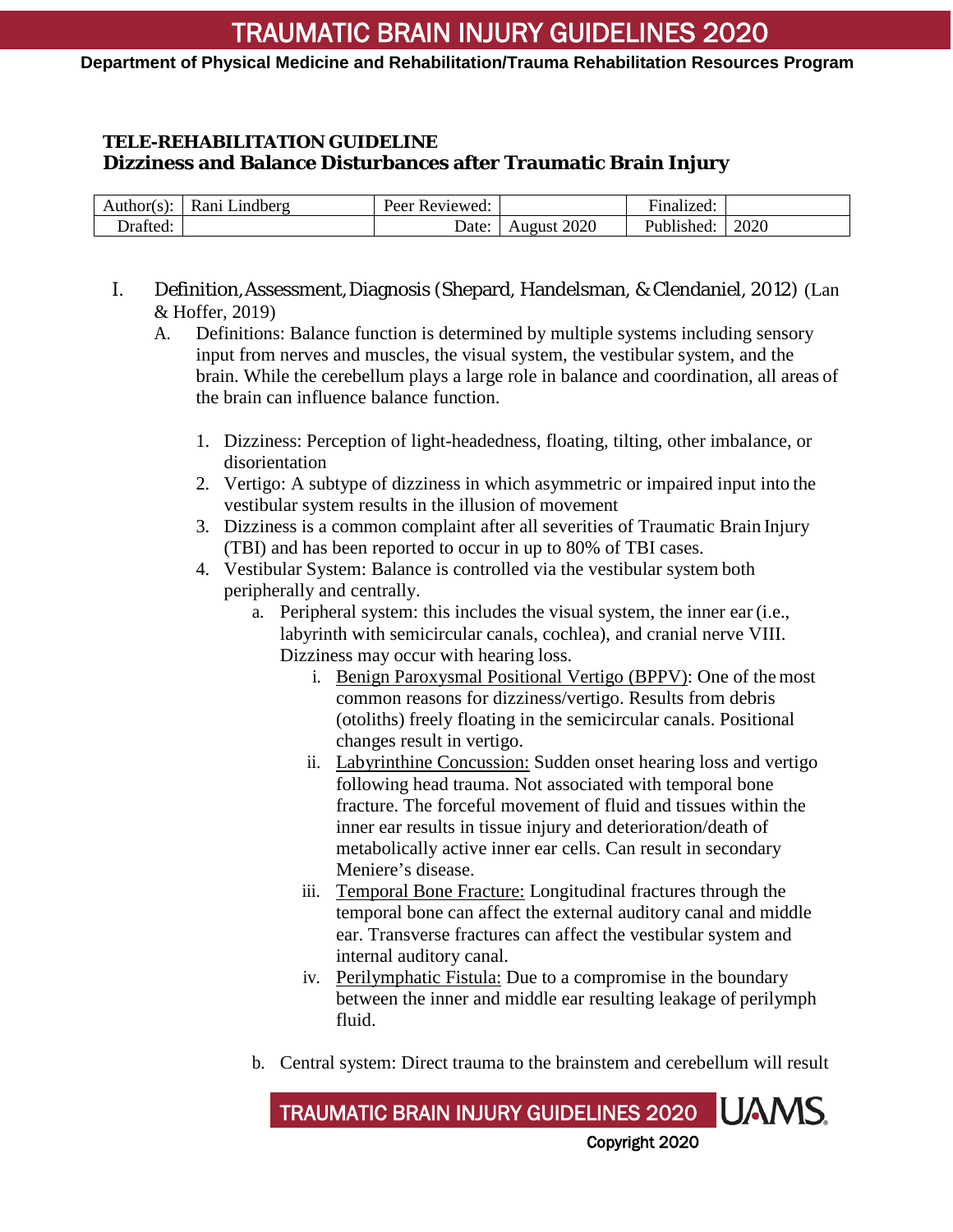## TRAUMATIC BRAIN INJURY GUIDELINES 2020

#### **Department of Physical Medicine and Rehabilitation/Trauma Rehabilitation Resources Program**

in balance impairments and dizziness. Post traumatic migraines, seizures, and psychological disturbances may also result in imbalance and dizziness.

- 5. Nonvestibular causes of dizziness (Maskel, 2006) (Lan & Hoffer, 2019)
	- a. Orthostatic hypotension: Hypotension resulting from inadequate physiological response changes in position. This can result from deconditioning, medullary injury, medication side-effects, etc. Work up will show a decrease in systolic blood pressure of 20mmHG or a decrease in diastolic blood pressure of 10mmHG or more within 3 minutes of position change.
	- b. Cervical injury/Whiplash associated disorders resulting in cervicogenic dizziness- this is uncommon and can be difficult to diagnose.
	- c. Seizures
	- d. Preexisting medical conditions: Cardiac diseases and Diabetes Mellitus
- 6. Balance impairments have been associated with severity of TBI, older age, and acute hospital length of stay. (Greenwald, et al., 2001)
- B. Assessment
	- 1. History:
		- a. Blunt force head trauma
		- b. Penetrating head trauma
		- c. Blast injury
		- d. Skull fracture (especially temporal bone)
	- 2. Signs and Symptoms:
		- a. Dizziness
		- b. Light-headedness
		- c. Spinning sensation
		- d. Ataxia
		- e. Impaired balance
		- f. Frequent falls or near-falls
		- g. Syncope
		- h. Vision impairment, nystagmus, convergence disorder
		- i. Hearing impairment (including but not limited to tinnitus and sensation or aural fullness)
		- j. Peripheral Disorders (Lan & Hoffer, 2019) (Shepard, Handelsman, & Clendaniel, 2012)
			- i. *Benign Paroxysmal Positional Vertigo:* Frequent episodes of paroxysmal vertigo that typically lasts less than 1 minute. Associated with position change, nystagmus, lightheadedness, and imbalance.
			- ii. *Labyrinth Concussion:* Sudden onset vertigo that is

IUAMS TRAUMATIC BRAIN INJURY GUIDELINES 2020 Copyright 2020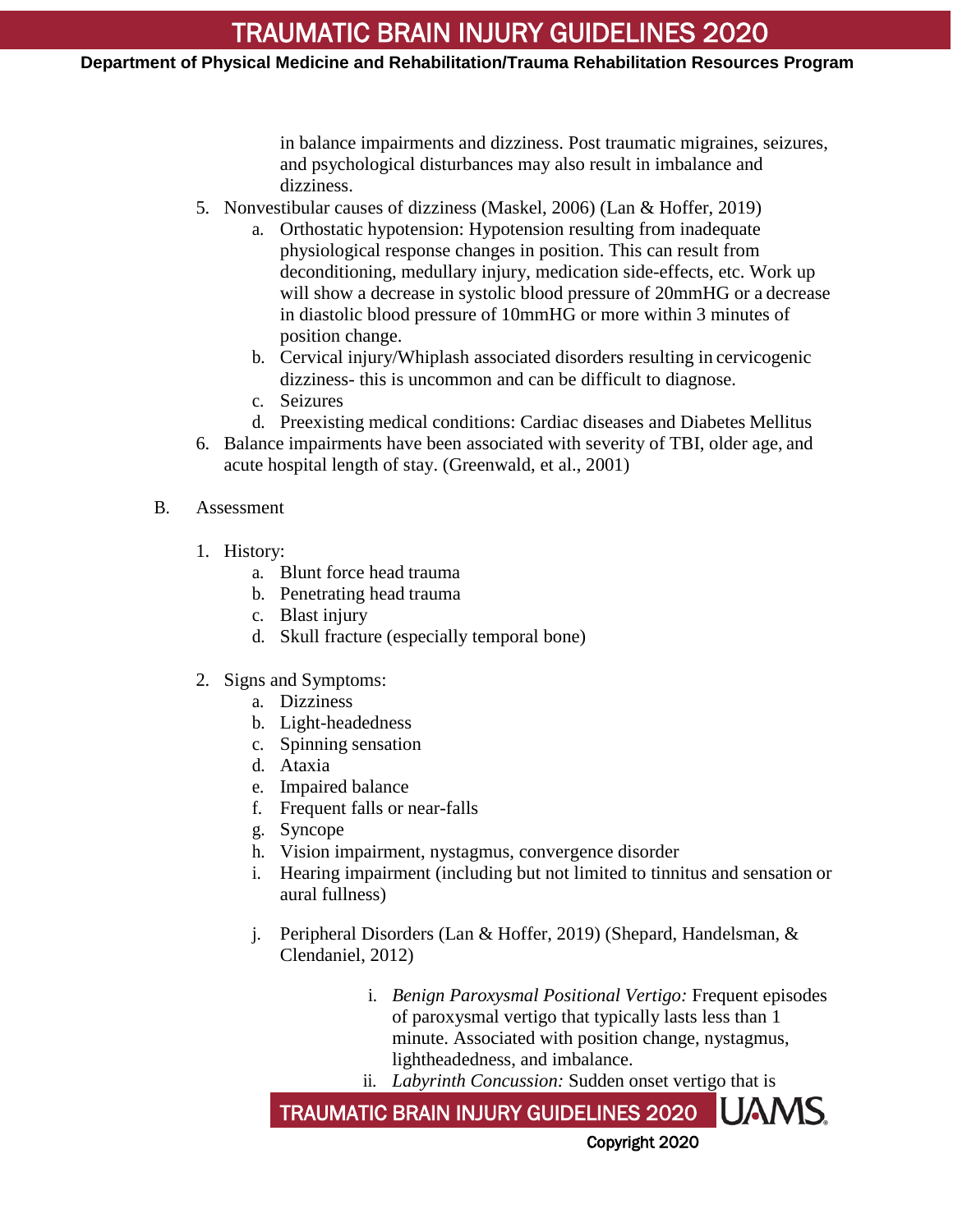**Department of Physical Medicine and Rehabilitation/Trauma Rehabilitation Resources Program**

continuous and associated with hearing loss. Can last anywhere from 5 minutes to days. May be related to positional changes.

- iii. *Temporal Bone Fractures:* Variable presentation, prognosis, and duration due to location and extent of fracture. Symptoms include hearing loss, vertigo, imbalance, sanguinous otorrhea, and pain.
- iv. *Perilymphatic Fistula:* Intermittent vertigo associated with straining (i.e., sneezing, coughing, lifting, etc.).
- k. Central Disorders
	- i. *Trauma to Brainstem/Cerebellum:* Symptoms may include nausea, vomiting, nystagmus, and imbalance with preservation of the VOR.
- 3. Objective Measures ( (Maskel, 2006)):
	- a. Dizziness Handicap Inventory
	- b. Dynamic Gait Index
	- c. Berg Balance Scale
- 4. Physical Exam:
	- a. Orthostatic vital signs
	- b. Cranial Nerve examination
	- c. Observation for nystagmus, saccades, smooth pursuit
	- d. Bedside vestibule-ocular reflex testing (VOR)
	- e. Dix-Hallpike maneuver
	- f. Cerebellar testing including Rhomberg testing and coordination testing
- C. Diagnosis
	- 1. Imaging
		- a. CT head to evaluate for temporal bone fracture or mass lesion
		- b. MRI brain
	- 2. Otolaryngology and Audiology consultation for evaluation and laboratory testing: Testing includes but is not limited to Electro-oculography (EOG), Videooculography (VOG), Optokinetic nystagmus, Caloric testing, Rotational testing, Posturography, Vestibular-evoked myogenic potential.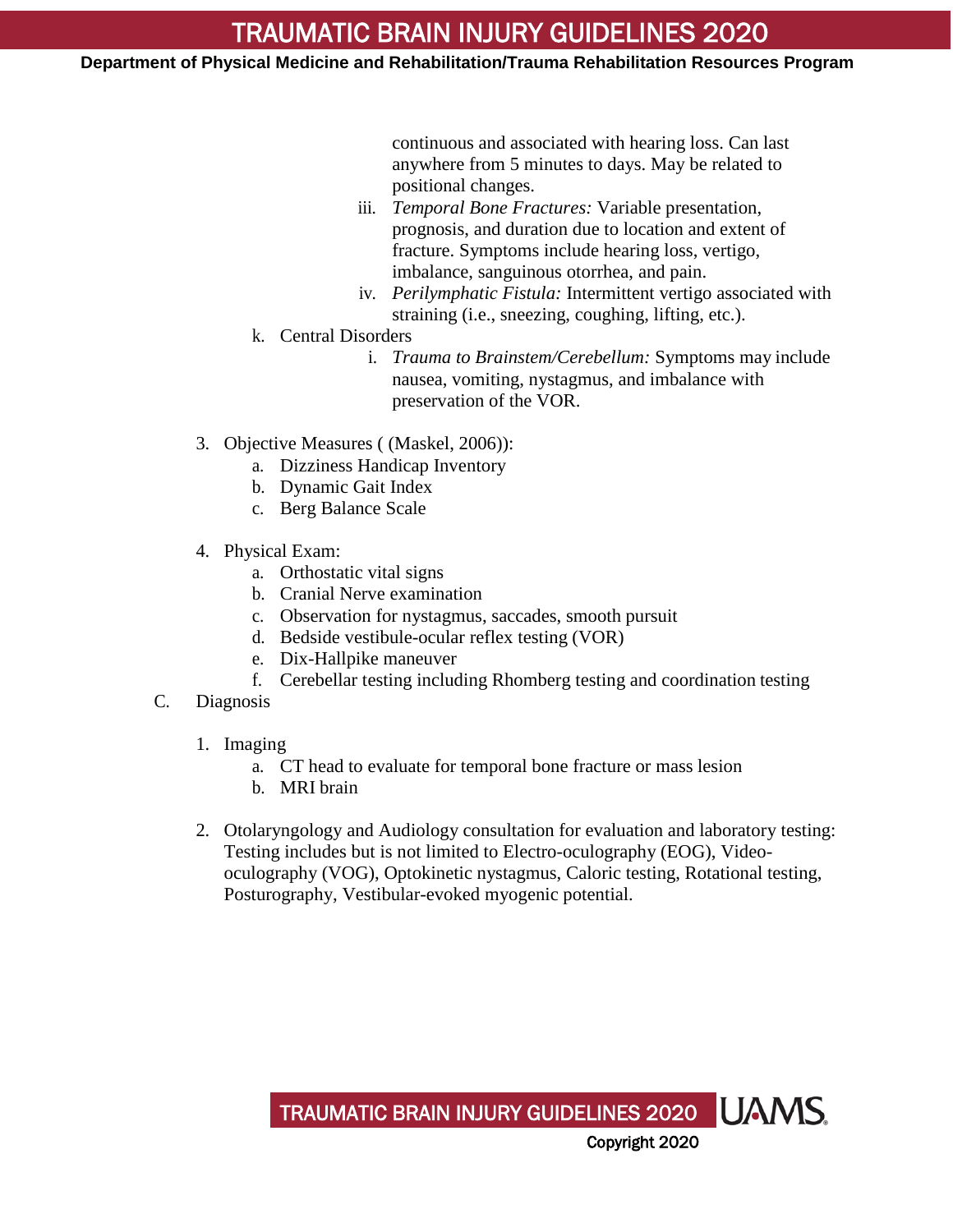# TRAUMATIC BRAIN INJURY GUIDELINES 2020

## **Department of Physical Medicine and Rehabilitation/Trauma Rehabilitation Resources Program**

- II. Management and treatment recommendations (Lan & Hoffer, 2019) (Sabini, 2016)
	- A. Treatment options for post-traumatic vestibular disorders include medications, surgery, and Vestibular and Balance Rehabilitation Therapy (VBRT)
	- B. VBRT: A rehabilitation program that takes advantage of neural mechanisms and plasticity to promote habituation, adaptation, compensatory techniques to manage vertigo, dizziness, and imbalance.
		- a. Types of VBRT:
			- i. Habituation Repeated exposure to stimuli- in this case, head movementswith goals of symptom reduction toward the stimulus.
			- ii. Adaption Similar to exercises for habituation but with goals of reducing symptoms by using head movements to produce long-term plastic changes in the neural response to a given movement.
			- iii. Substitution Used in individuals with bilateral vestibular loss, this technique utilizes alternative strategies for gaze stability and postural control.
			- iv. BPPV- rehabilitation technique includes Dix-Hallpike maneuver which is a series of positional changes designed to move otoconia out of the involved canal.
	- C. Medications used to help with dizziness and vertigo should be used short term and on an "as needed basis" as they can impeded the development of compensatory techniques/neural pathways and can affect the VBRT process. (Shepard, Handelsman,
		- & Clendaniel, 2012) (Sabini, 2016)
			- a. Antihistamines:
				- i. Meclizine 25-100mg/day divided BID to TID.
				- ii. Promethazine 25mg PO BID
			- b. Anticholinergics: Scopolamine 1.5mg transdermal patch, apply one patch every 3 days.
			- c. Phenothiazine: Prochlorperazine 5-10mg every 6-8 hours, max dose 40mg/day. Monitor for leukocytopenia.
			- d. Benzodiazepines (Diazepam, Lorazepam & Clonazepam) This drug class is used in patients who are unable to tolerate antihistamines and/or anticholinergics (e.g., patients with glaucoma or benign prostatic hypertrophy, other urinary retention disorders)
	- D. Surgery: Although not routinely done, surgery may be considered in patients with temporal bone injuries and/or perilymphatic fistulas. (Shepard, Handelsman, & Clendaniel, 2012)
		- a. Temporal bone fractures: if no dural tears/brain exposure, the external ear canal can be microdebrided and repair can be done to injured structures
		- b. Perilymphatic fistulas: Typically treated conservatively with relative rest, elevation of head, and avoidance of straining. If symptoms do not resolve, surgical exploration may be warranted.